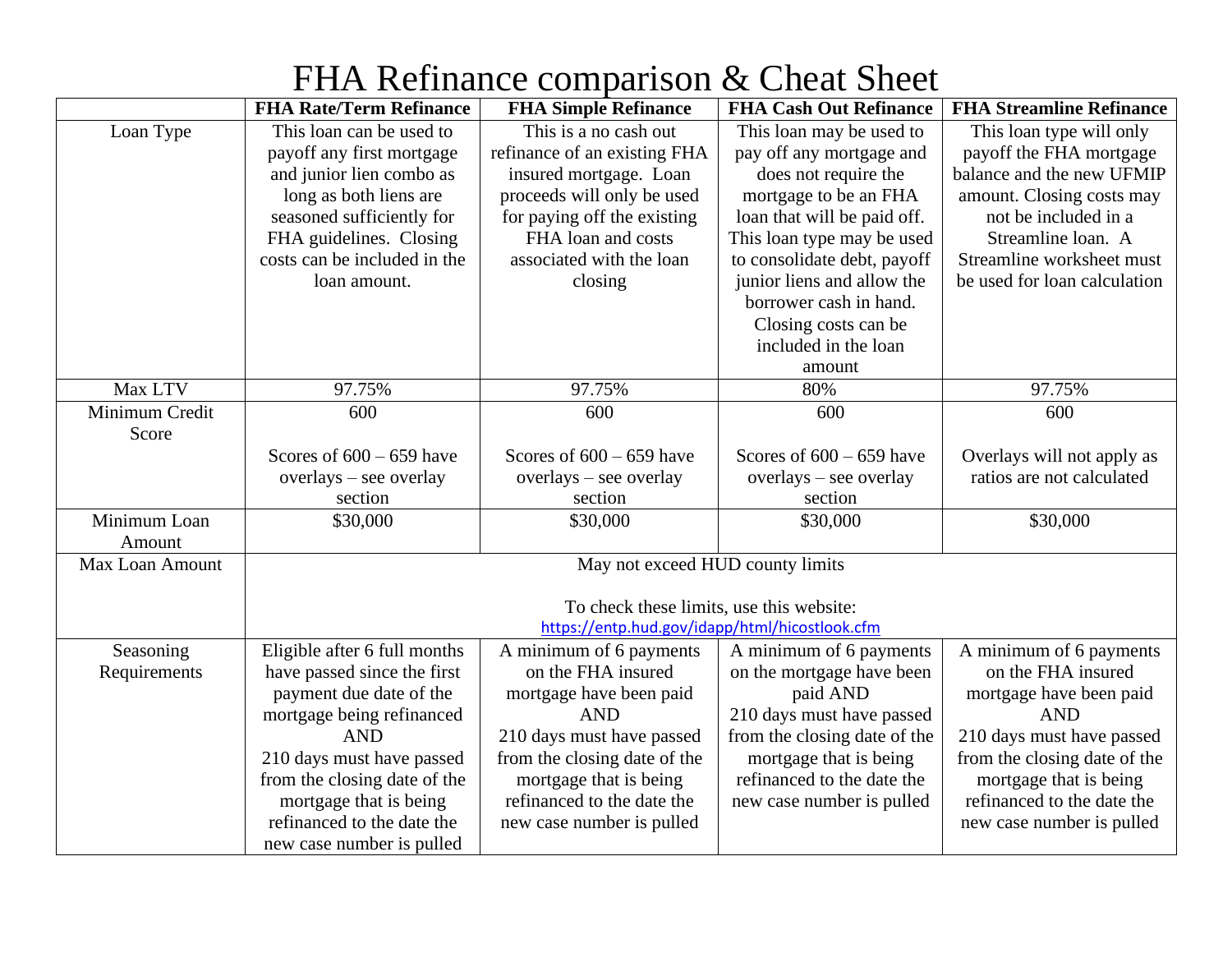| FHA Refinance comparison & Cheat Sheet |  |  |
|----------------------------------------|--|--|
|----------------------------------------|--|--|

| No Score Borrowers          | Never allowed on a             | Never allowed on a refinance                                                        | Never allowed on a                                 | Never allowed on a                                   |
|-----------------------------|--------------------------------|-------------------------------------------------------------------------------------|----------------------------------------------------|------------------------------------------------------|
| Allowed                     | refinance                      |                                                                                     | refinance                                          | refinance                                            |
| <b>Contract for Deed</b>    | Yes, only if recorded          | Not allowed                                                                         | Not allowed                                        | Not allowed                                          |
| Allowed                     | If not recorded, loan must be  |                                                                                     |                                                    |                                                      |
|                             | completed as a purchase        | Only FHA to FHA refi is                                                             |                                                    | Only FHA to FHA refi is                              |
|                             |                                | allowed                                                                             |                                                    | allowed                                              |
|                             | Identity of Interest is        |                                                                                     |                                                    |                                                      |
|                             | applicable on a CFD            |                                                                                     |                                                    |                                                      |
|                             | transaction. Guidelines for    |                                                                                     |                                                    |                                                      |
|                             | this must be satisfied to      |                                                                                     |                                                    |                                                      |
|                             | close the loan                 |                                                                                     |                                                    |                                                      |
| <b>Case Number</b>          | Standard case number           | <b>Refinance Authorization</b>                                                      | If loan being refinanced is                        | <b>Refinance Authorization</b>                       |
|                             | required – if the Mortgage     | Required                                                                            | not currently an FHA loan,<br>a new case number is | Required                                             |
|                             | being paid off is not          | Refinance Credit Query is                                                           |                                                    |                                                      |
|                             | currently an FHA loan          | available prior to case                                                             | required                                           | Refinance Credit Query is<br>available prior to case |
|                             | If loan is currently an FHA    | number ordering and will                                                            | If loan is a current FHA                           | number ordering and will                             |
|                             | loan see other options         | provide the refinance credit                                                        | loan, refinance                                    | provide the refinance credit                         |
|                             |                                | amount                                                                              | authorization is needed                            | amount                                               |
| Appraisal                   | Always required                | Always required                                                                     | If property has not been                           | Appraisal is not required                            |
|                             | with a full interior/exterior  | with a full interior/exterior                                                       | owned for 12 months, loan                          |                                                      |
|                             | inspection and pictures of all | inspection and pictures of all                                                      | is not eligible for a C/O                          |                                                      |
|                             | rooms, attic access, crawl     | rooms, attic access, crawl                                                          | refi                                               |                                                      |
|                             | space and mechanicals          | space and mechanicals                                                               |                                                    |                                                      |
|                             |                                |                                                                                     | If property has been owned                         |                                                      |
|                             | HUD statement must be on       | HUD statement must be on                                                            | over 12 months, appraised                          |                                                      |
|                             | the appraisal: Home meets      | the appraisal: Home meets                                                           | value can be used.                                 |                                                      |
|                             | requirements of HUD            | requirements of HUD 4000.1                                                          |                                                    |                                                      |
|                             | 4000.1 (or acceptable          | (or acceptable variation)                                                           |                                                    |                                                      |
|                             | variation)                     |                                                                                     |                                                    |                                                      |
|                             |                                |                                                                                     |                                                    |                                                      |
|                             |                                |                                                                                     |                                                    |                                                      |
| <b>Termite Requirements</b> |                                | Termite certification is not required unless appraiser notes termite or pest damage |                                                    |                                                      |
| New Construction end        | Yes. FHA Specific New          | N <sub>0</sub>                                                                      | N <sub>o</sub>                                     | N <sub>o</sub>                                       |
| loan allowed?               | <b>Construction documents</b>  |                                                                                     |                                                    |                                                      |
|                             | must be provided to            |                                                                                     |                                                    |                                                      |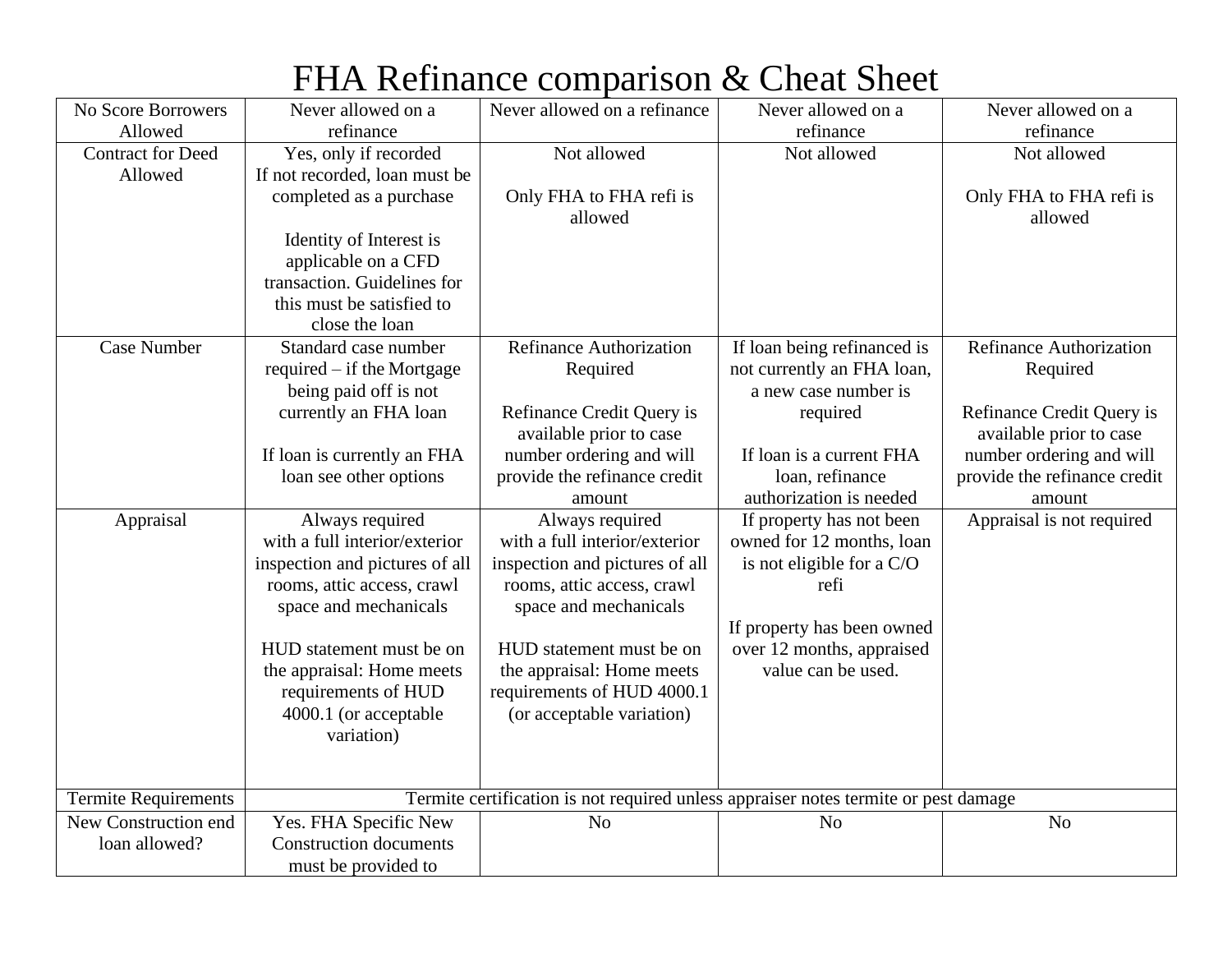| Occupancy                                              | underwriting. Please follow<br>requirements for homes built<br>in the most recent 12 months<br>as a 10-year builder<br>warranty may be required<br>Primary Residence Only<br>Borrower must prove<br>property is currently<br>occupied by them through<br>standard loan documentation | Primary Residence Only<br>Borrower must prove<br>property is currently<br>occupied by them through<br>standard loan documentation                                                                                                 | Primary Residence Only<br>Borrower must prove<br>property is currently<br>occupied by them through<br>standard loan<br>documentation                                                                                                 | Primary Residence Only<br>Borrower must prove<br>property is currently<br>occupied by them through<br>standard loan documentation |
|--------------------------------------------------------|--------------------------------------------------------------------------------------------------------------------------------------------------------------------------------------------------------------------------------------------------------------------------------------|-----------------------------------------------------------------------------------------------------------------------------------------------------------------------------------------------------------------------------------|--------------------------------------------------------------------------------------------------------------------------------------------------------------------------------------------------------------------------------------|-----------------------------------------------------------------------------------------------------------------------------------|
| <b>AUS</b>                                             | DU Only<br>Findings must show an<br>Approve/Eligible or a<br>Refer/Eligible for<br>submission to underwriting.<br>Refer/Eligible will require<br>manual guidelines to be met.<br>Please see Manual<br><b>Requirements Section</b>                                                    | DU Only<br>Findings must show an<br>Approve/Eligible or a<br>Refer/Eligible for submission<br>to underwriting.<br>Refer/Eligible will require<br>manual guidelines to be met.<br>Please see Manual<br><b>Requirements Section</b> | DU Only<br>Findings must show an<br>Approve/Eligible or a<br>Refer/Eligible for<br>submission to<br>underwriting.<br>Refer/Eligible will require<br>manual guidelines to be<br>met. Please see Manual<br><b>Requirements Section</b> | No Findings<br>Do Not Run AUS as a<br>Streamline is a Manual<br>Underwrite                                                        |
| Non-Owner Occupant<br><b>Borrower</b>                  | Allowed<br>Must be listed as a Borrower<br>in the system and not a Co-<br>Borrower.<br>May only be used to<br>improve ratios and assets.<br>FHA will not use this<br>borrower type to improve<br>the credit quality of the file                                                      | Allowed                                                                                                                                                                                                                           | Not Allowed                                                                                                                                                                                                                          | Not Allowed unless already<br>on the current FHA loan.                                                                            |
| Removal/Addition of<br>any Current<br><b>Borrowers</b> | Allowed                                                                                                                                                                                                                                                                              | Allowed                                                                                                                                                                                                                           | Allowed                                                                                                                                                                                                                              | Removal of current<br>borrowers is Not Allowed,<br>must use one of the other                                                      |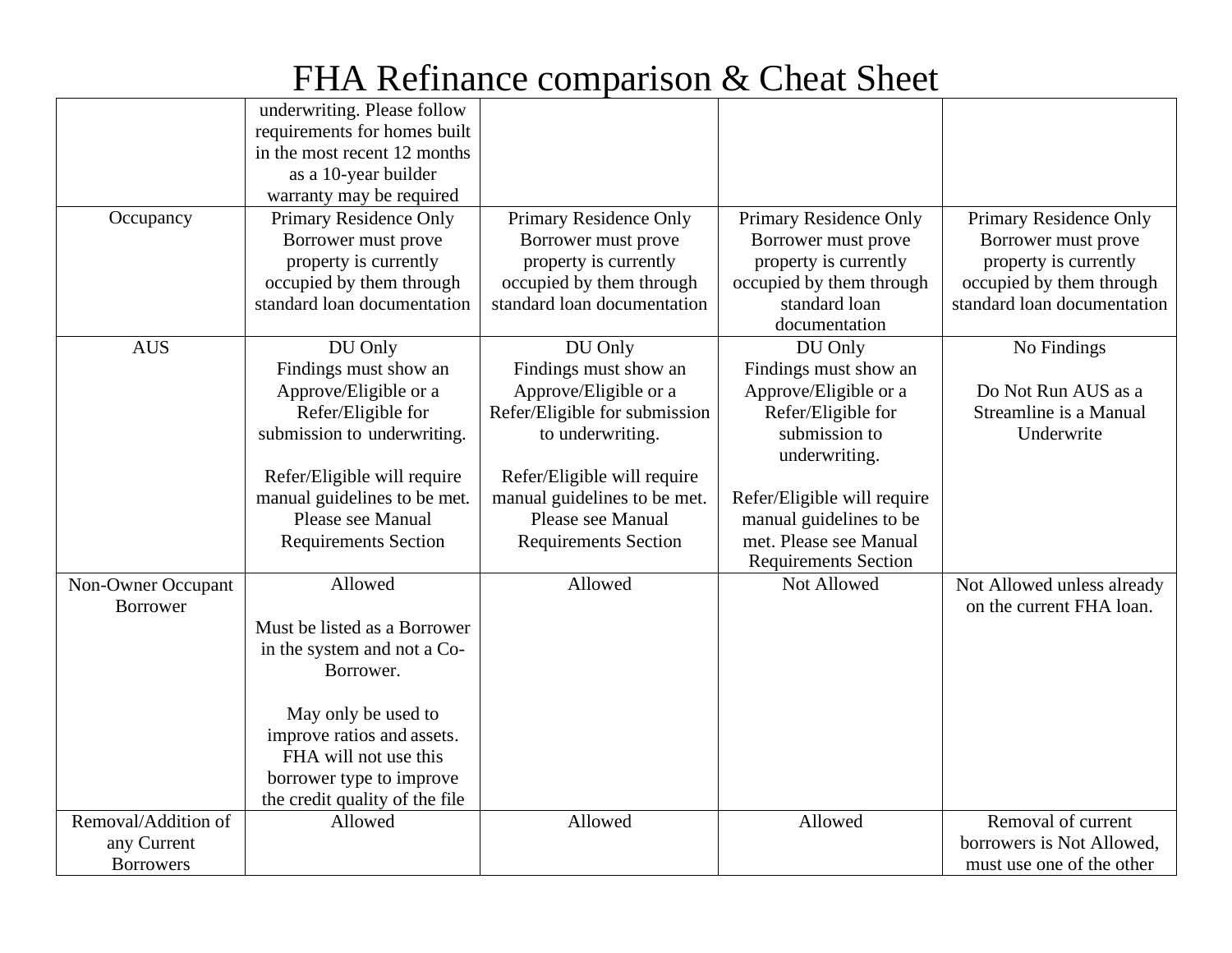|                       | Must receive an              | Must receive an              | Must receive an             | options and complete a full                   |
|-----------------------|------------------------------|------------------------------|-----------------------------|-----------------------------------------------|
|                       | Approve/Eligible or          | Approve/Eligible or          | Approve/Eligible or         | qualification loan type                       |
|                       | Refer/Eligible               | Refer/Eligible               | Refer/Eligible              |                                               |
|                       |                              |                              |                             | Addition of Individuals to                    |
|                       |                              |                              |                             | title and mortgage are                        |
|                       |                              |                              |                             | allowed without a                             |
|                       |                              |                              |                             | creditworthiness review                       |
| Application           | Full 1003 is required        | Full 1003 is required        | Full 1003 is required       | Sections that should not be<br>completed are: |
|                       | Application must be taken    | Application must be taken    | Application must be taken   | V. Income                                     |
|                       | and signed by borrower prior | and signed by borrower prior | and signed by borrower      | 2 years is still required                     |
|                       | to ordering a new case       | to ordering a new case       | prior to ordering a new     | <b>VI.</b> Assets                             |
|                       | number or refi authorization | number or refi authorization | case number or refi         | Only show enough assets to                    |
|                       |                              |                              | authorization               | satisfy cash to close, if                     |
|                       |                              |                              |                             | applicable                                    |
|                       |                              |                              |                             | <b>VI. Liabilities</b>                        |
|                       |                              |                              |                             | Only list the mortgages                       |
|                       |                              |                              |                             |                                               |
|                       |                              |                              |                             | Application must be taken                     |
|                       |                              |                              |                             | and signed by borrower                        |
|                       |                              |                              |                             | prior to ordering a new case                  |
|                       |                              |                              |                             | number or refi authorization                  |
| Ratios                | Approve/Eligible – ratios    | Approve/Eligible – ratios    | Approve/Eligible – ratios   | Ratios not calculated on this                 |
|                       | determined by AUS, not to    | determined by AUS, not to    | determined by AUS, not to   | product                                       |
|                       | exceed 55%                   | exceed 55%                   | exceed 55%                  |                                               |
|                       |                              |                              |                             |                                               |
|                       | Refer/Eligible – ratios      | Refer/Eligible – ratios      | Refer/Eligible – ratios     |                                               |
|                       | capped at 31/43 for manual   | capped at 31/43 for manual   | capped at 31/43 for manual  |                                               |
|                       | underwrite                   | underwrite                   | underwrite                  |                                               |
|                       |                              |                              |                             |                                               |
|                       | See regular FHA Matrix for   | See regular FHA Matrix for   | See regular FHA Matrix      |                                               |
|                       | guidelines on higher ratio   | guidelines on higher ratio   | for guidelines on higher    |                                               |
|                       | allowances on manual         | allowances on manual         | ratio allowances on manual  |                                               |
|                       | underwriting                 | underwriting                 | underwriting                |                                               |
| <b>Credit Reports</b> | Full credit report required  | Full credit report required  | Full credit report required | Mortgage Only credit report                   |
|                       |                              |                              |                             | with scores is required                       |